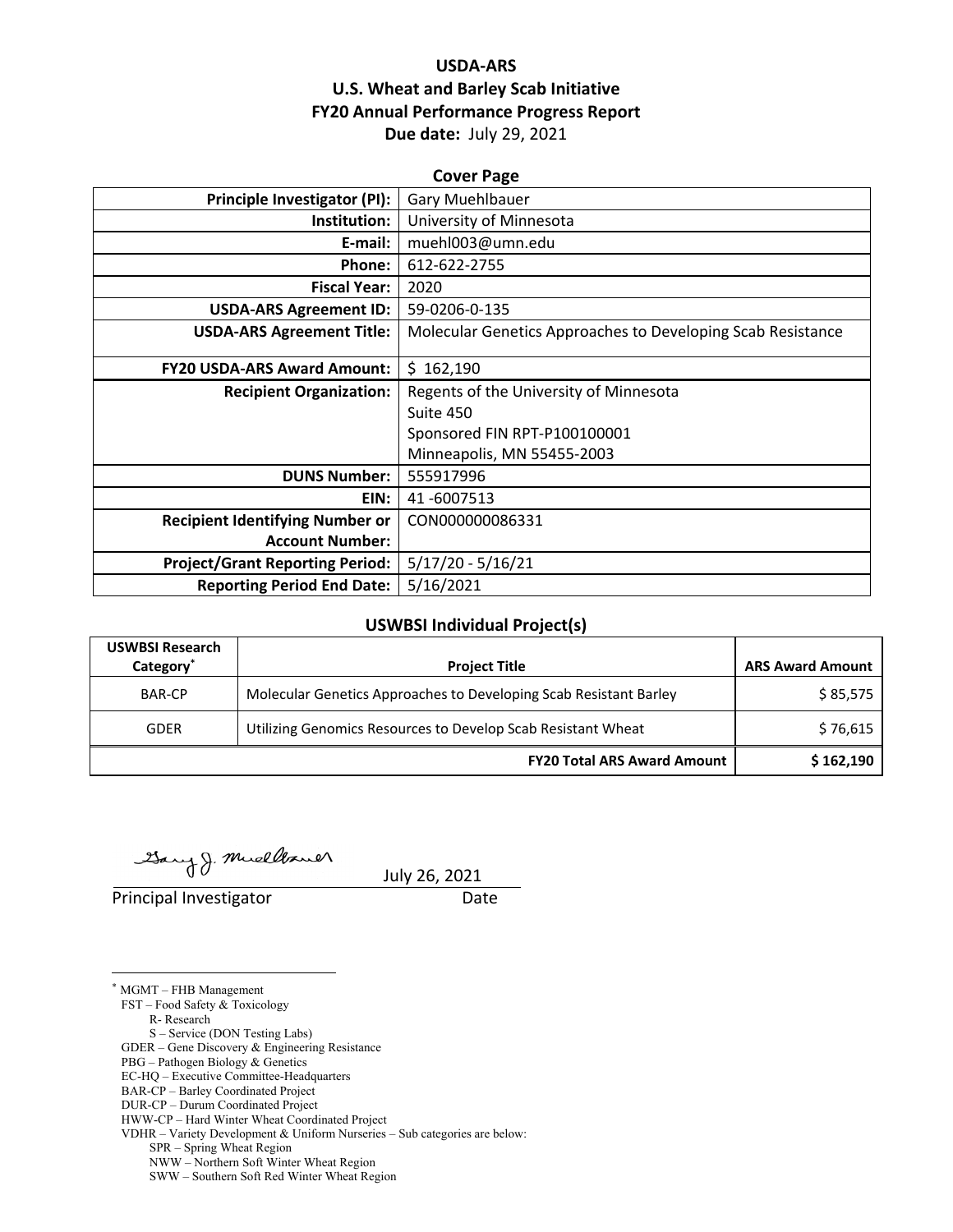## **Project 1:** *Molecular Genetics Approaches to Developing Scab Resistant Barley*

#### **1. What are the major goals and objectives of the research project?**

The major goal of this project is to develop genetic tools for increasing FHB resistance in barley. There are three major objectives that will be addressed including: (1) characterize the impact of trichothecenes on infection and host responses; (2) identify resistant mutants; and (3) fine map and characterize the chromosome 2H bin8 and chromosome 6H bin7 FHB resistant QTL.

**2. What was accomplished under these goals or objectives?** *(For each major goal/objective, address these three items below.)*

#### **a) What were the major activities?**

**Objective 1. Characterize the impact of trichothecenes on infection and host responses.** We are examining the infection pathways, host response, and DON and D3G levels of a barley transgenic overexpressing *HvUGT13248* and a *HvUGT13248* mutant inoculated with *F. graminearum*. Our overall goal is to identify resistance genes and mechanisms that can be genetically manipulated and used in breeding programs. We have shown that disease severity is largely governed by whether the rachis node and rachis are infected. We have also shown that HvUGT13248 rapidly conjugates DON with a glucoside group resulting in the nontoxic DON‐3‐Glucoside (D3G). In addition, we have shown that HvUGT13248 is the primary type II resistance gene in barley. We are in the process of establishing an experiment to examine the host response in plants that do not contain a functional HvUGT13248 and plants that are overexpressing HvUGT13248.

**Objective 2. Identify DON and FHB resistant mutants.** We are screening a mutagenized population for genes that confer susceptibility or suppressors of resistance. Our hypothesis is that mutations in genes conferring susceptibility or suppressors of resistance will result in increased resistance. We are screening a M3 lines from mutagenized population in the cv. Conlon. In the future we will begin screening M3 lines on DON‐containing media.

**Objective 3. Fine map and characterize the chromosome 2H bin8 and chromosome 6H bin7 FHB resistant QTL.** With previous USWBSI funding we developed populations segregating for the chromosome 6H and 2H FHB QTL regions, genotyped approximately 2,000 individuals from each population with markers that flanked each QTL region, and selected recombinants (Kevin Smith collaboration). The recombinants were further genotyped with markers spanning the QTL region, recombination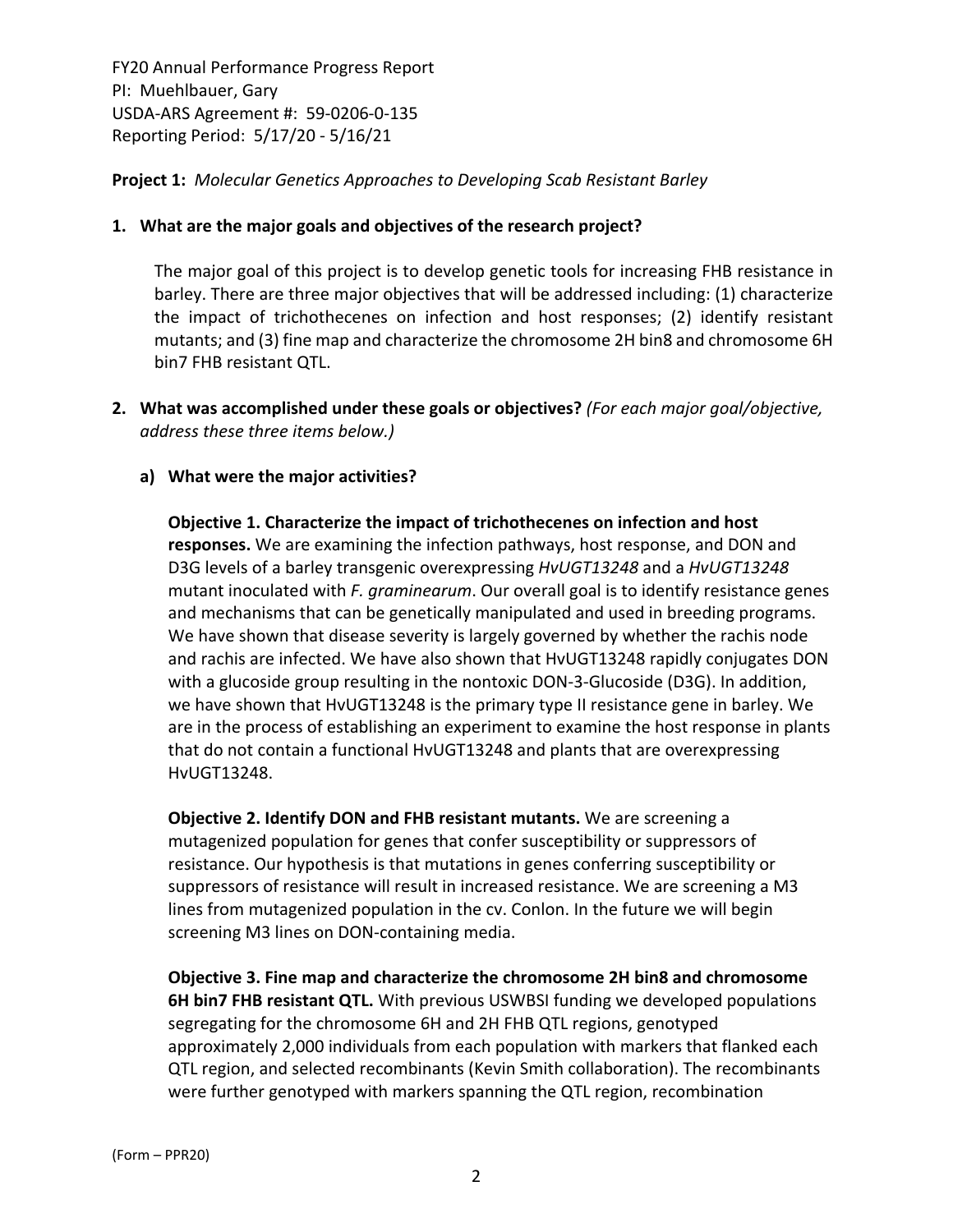> breakpoints identified, and phenotyped in the field in 2016‐2019 for FHB, heading date and grain protein content. Lines that carry resistance uncoupled from the deleterious traits were identified, and the FHB resistance allele containing regions were reduced to less than 1 cM and 8 cM for the chr 6H and 2H regions, respectively. We submitted a paper to Theoretial and Applied Genetics describing the fine mapping of the 6h bin7 region. We have identified two DON QTL and a FHB QTL in our fine mapping of the 2H bin8 region.

#### **b) What were the significant results?**

We have evidence that suggests the rachis and rachis node are the sites important for resistance. We showed that HvUGT13248 conjugated DON to D3G. We have also shown that HvUGT13248 is the primary gene conferring type II resistance in barley. Our mutant screening is just getting started so there are no results to report. We have fine mapped the 6H bin7 and 2H bin8 regions and have identified lines that carry resistance that are uncoupled from deleterious traits. We have also shown that both QTL regions are a complex of QTL for DON and FHB resistance.

## **c) List key outcomes or other achievements.**

We have evidence that suggests the rachis and rachis node are the sites important for resistance. We showed that HvUGT13248 conjugated DON to D3G. We have also shown that HvUGT13248 is the primary gene conferring type II resistance in barley. Our mutant screening is just getting started so there are no results to report. We have fine mapped the 6H bin7 and 2H bin8 regions and have identified lines that carry resistance that are uncoupled from deleterious traits. We have also shown that both QTL regions are a complex of QTL for DON and FHB resistance.

## **3. Was this research impacted by the COVID‐19 pandemic (i.e. university shutdowns and/or restrictions, reduced or lack of support personnel, etc.)? If yes, please explain how this research was impacted or is continuing to be impacted.**

Yes, the work on this project was impacted by the COVID‐19 pandemic. Three postdocs were the primary workers on this project and they needed to stagger their schedules to make sure to avoid being in the same space, thus progress on the project was slower than expected.

#### **4. What opportunities for training and professional development has the project provided?**

The three postdocs (Gerit Bethke, Sean O'Mara and Yadong Huang) meet with me regularly, and participate and present their work in weekly lab meetings.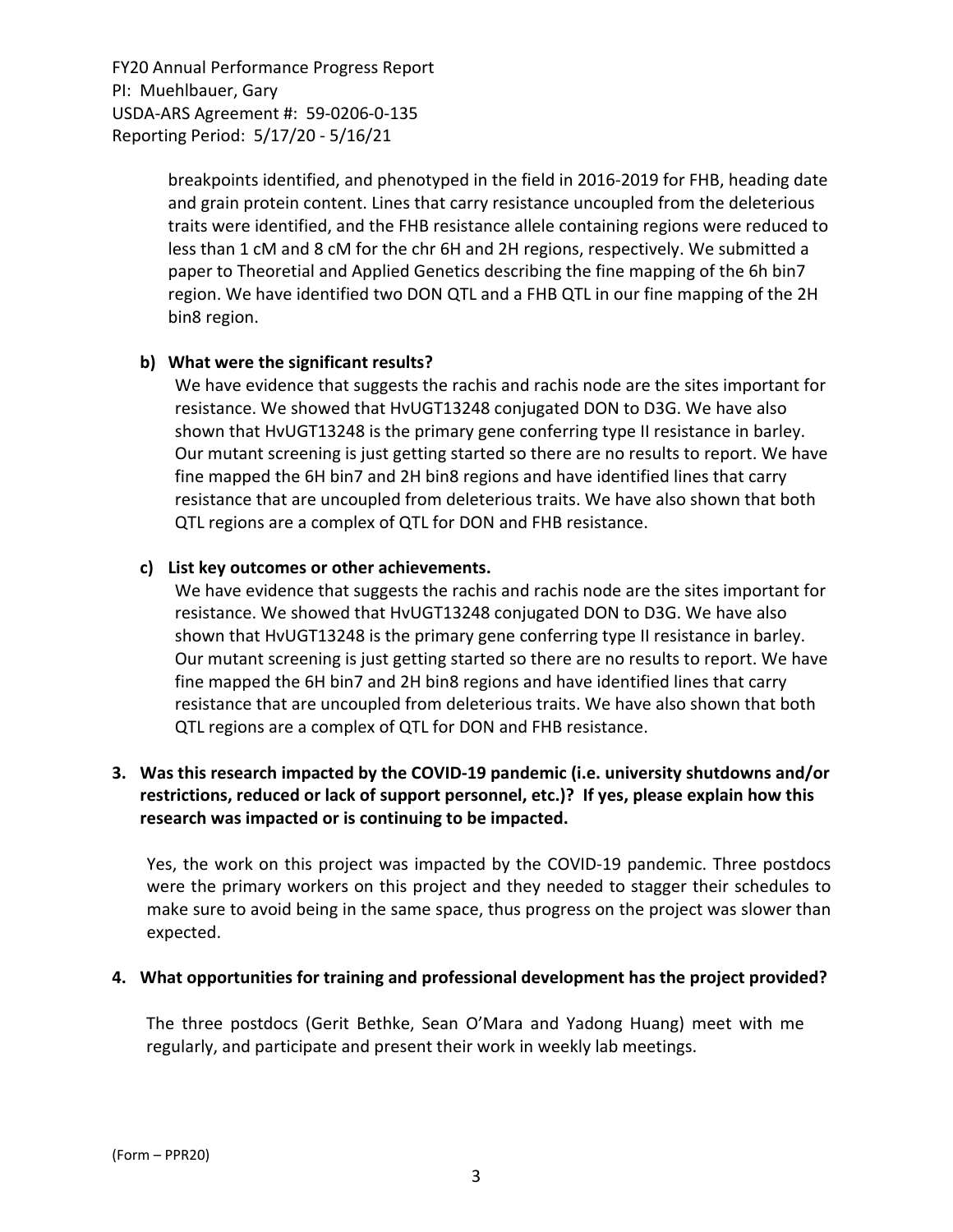## **5. How have the results been disseminated to communities of interest?**

Posters describing the transgenic and mutation work, and the fine mapping work were presented at the National Scab Forum in December 2020. A talk was presented at the Forum describing the role HvUGT13248 plays in resistance in barley.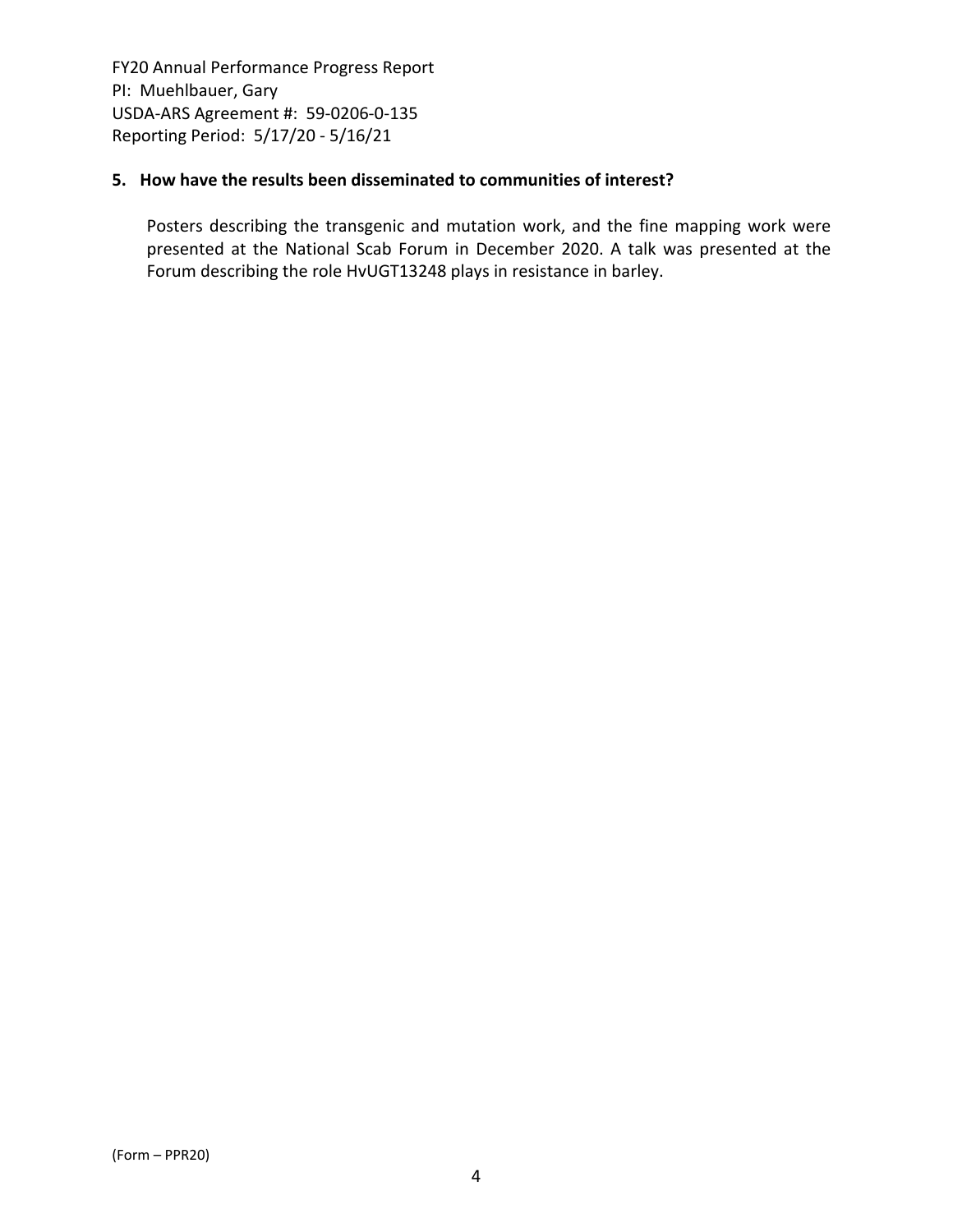**Project 2:** *Utilizing Genomics Resources to Develop Scab Resistant Wheat*

#### **1. What are the major goals and objectives of the research project?**

The major goal of this project is to develop genetic tools for increasing FHB resistance in barley. There are two major objectives that will be addressed including: **(**1) Identify and characterize mutations for increased trichothecene and FHB resistance in wheat; and (2) Identify mutants with increased trichothecene and FHB resistance in wheat.

**2. What was accomplished under these goals or objectives?** *(For each major goal/objective, address these three items below.)*

## **a) What were the major activities?**

**Objective 1. Identify and characterize mutations for increased trichothecene and FHB resistance in wheat.** Our plan is to use the mutagenized Kronos population (Krasileva et al., 2017) and identify mutations in candidate susceptibility genes and test plants carrying those mutations for FHB and trichothecene resistance. Kronos is a tetraploid exhibiting susceptibility to FHB. This objective is a targeted approach to identify susceptibility genes that when mutated result in resistant plants. We are in the beginning stages of identifying a set of genes that will be our targets to identify mutations.

**Objective 2. Identify mutants for increased tricothecene and FHB resistance in wheat.** We will phenotypically screen a random selection of 500 individuals from the Kronos population. To date, we have screened 100 M3 lines in the greenhouse and 100 lines in the field. Although we do not have the complete set of results, the disease severity in the field is very low so it is difficult to discriminate between susceptible and more resistant lines. To date, from the greenhouse screen we have identified five lines that exhibit reduced severity compared to the controls. We will rescreen these lines along with additional lines in the greenhouse in the fall and spring.

## **b) What were the significant results?**

We have set up the screening methodology and are in the process of identifying mutant that exhibit reduced severity. Fives lines have been identified that exhibit reduced severity.

## **c) List key outcomes or other achievements.**

We identified five lines that exhibited reduced severity.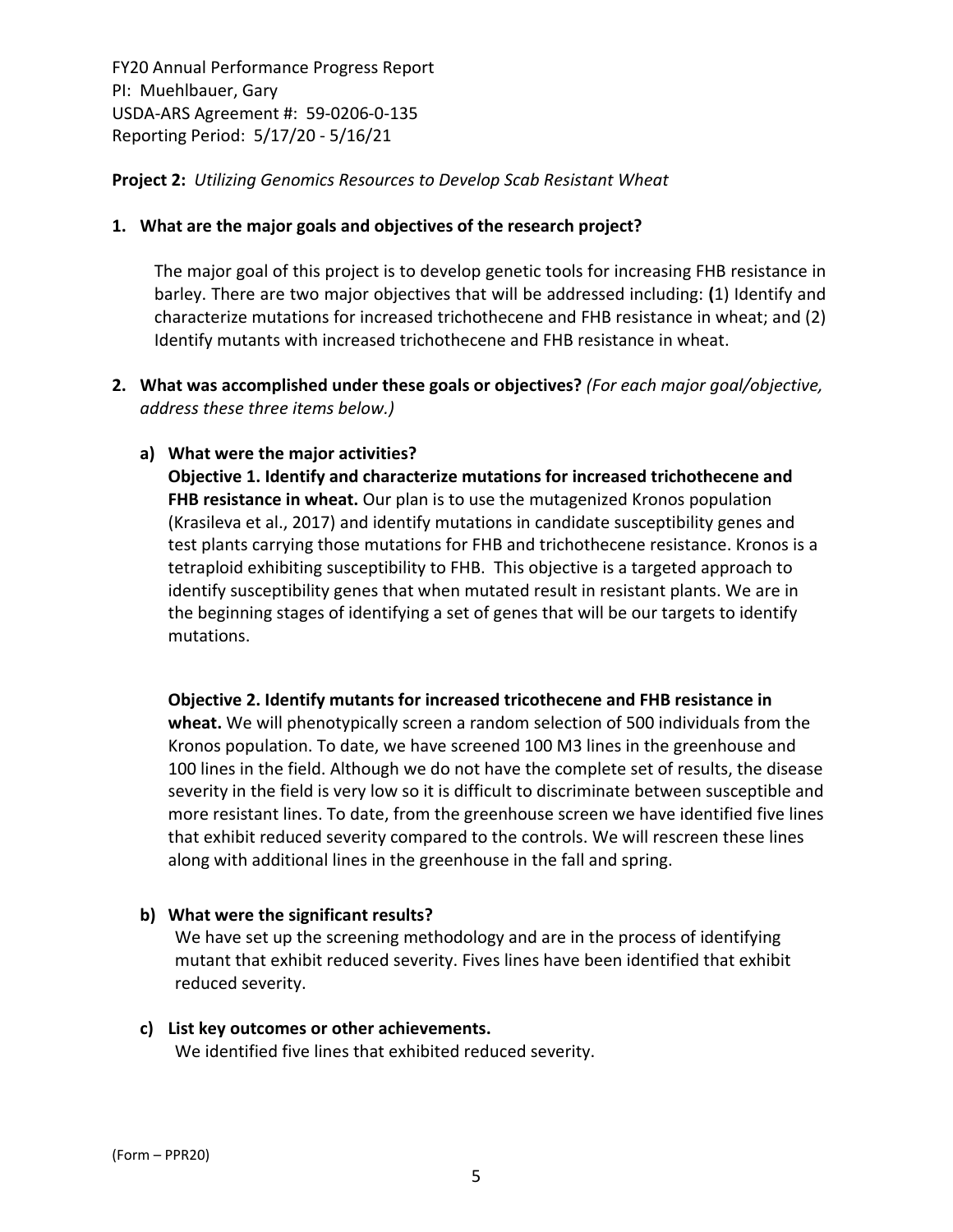## **3. Was this research impacted by the COVID‐19 pandemic (i.e. university shutdowns and/or restrictions, reduced or lack of support personnel, etc.)? If yes, please explain how this research was impacted or is continuing to be impacted.**

Yes, the work on this project was impacted by the COVID-19 pandemic. The postdoc working on this project needed to stagger his schedule to make sure to avoid being in the same space with other staff, thus progress on the project was slower than expected.

#### **4. What opportunities for training and professional development has the project provided?**

The postdoc (Sean O'Mara) meets with me regularly, and he participates and presents their work in weekly lab meetings.

## **5. How have the results been disseminated to communities of interest?**

We do not have any results to disseminate yet.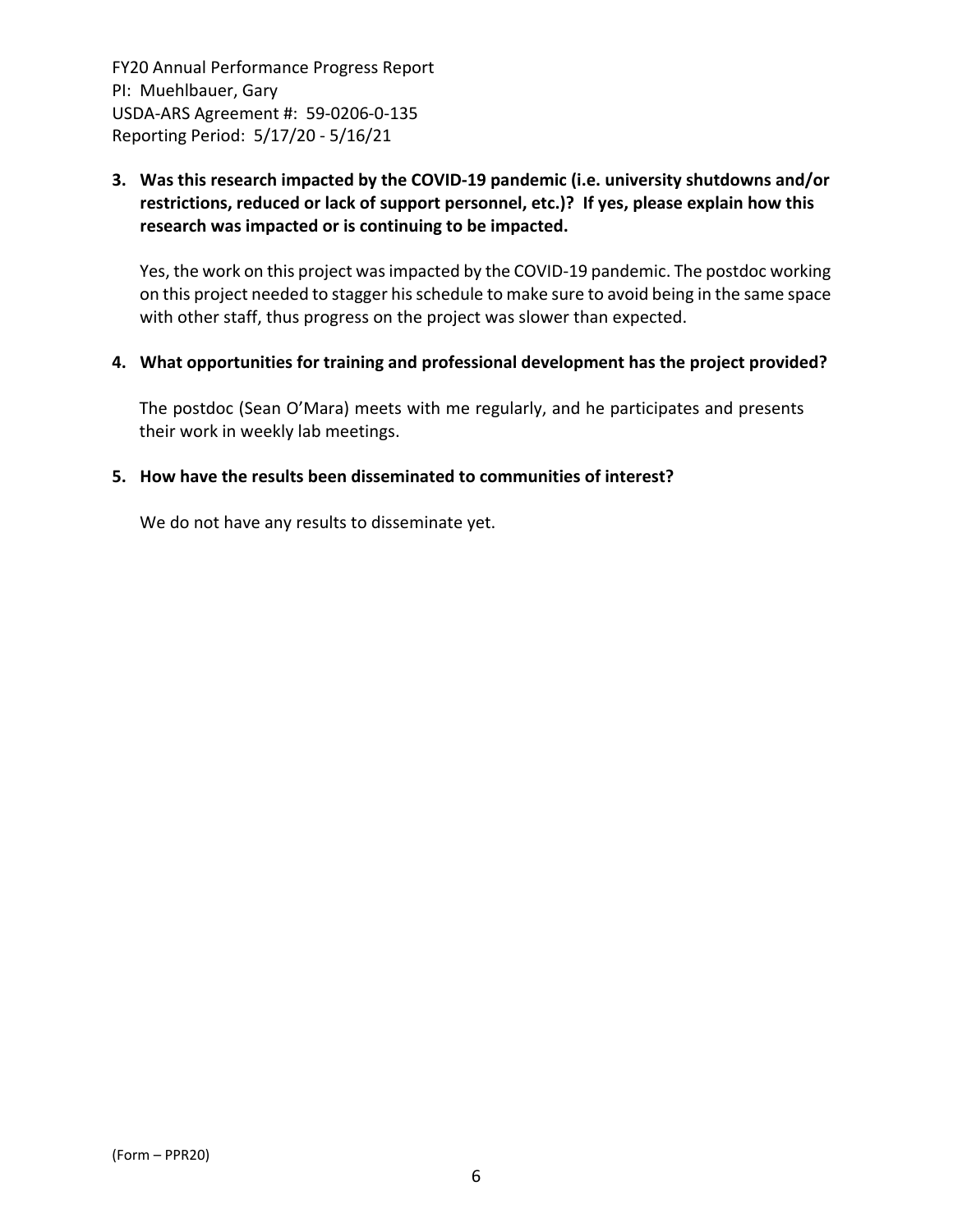# **Training of Next Generation Scientists**

**Instructions:** Please answer the following questions as it pertains to the FY20 award period (5/17/20 ‐ 5/16/21). The term "support" below includes any level of benefit to the student, ranging from full stipend plus tuition to the situation where the student's stipend was paid from other funds, but who learned how to rate scab in a misted nursery paid for by the USWBSI, and anything in between.

**1. Did any graduate students in your research program supported by funding from your USWBSI grant earn their MS degree during the FY20 award period?** ☐Yes ☒No

**If yes, how many?** Click to enter number here.

**2. Did any graduate students in your research program supported by funding from your USWBSI grant earn their Ph.D. degree during the FY20 award period?**

☐Yes ☒No **If yes, how many?** Click to enter number here.

**3. Have any post docs who worked for you during the FY20 award period and were supported by funding from your USWBSI grant taken faculty positions with universities?** ☐Yes ☒No

**If yes, how many?** Click to enter number here.

**4. Have any post docs who worked for you during the FY20 award period and were supported by funding from your USWBSI grant gone on to take positions with private ag‐ related companies or federal agencies?**

☐Yes ☒No

**If yes, how many?** Click to enter number here.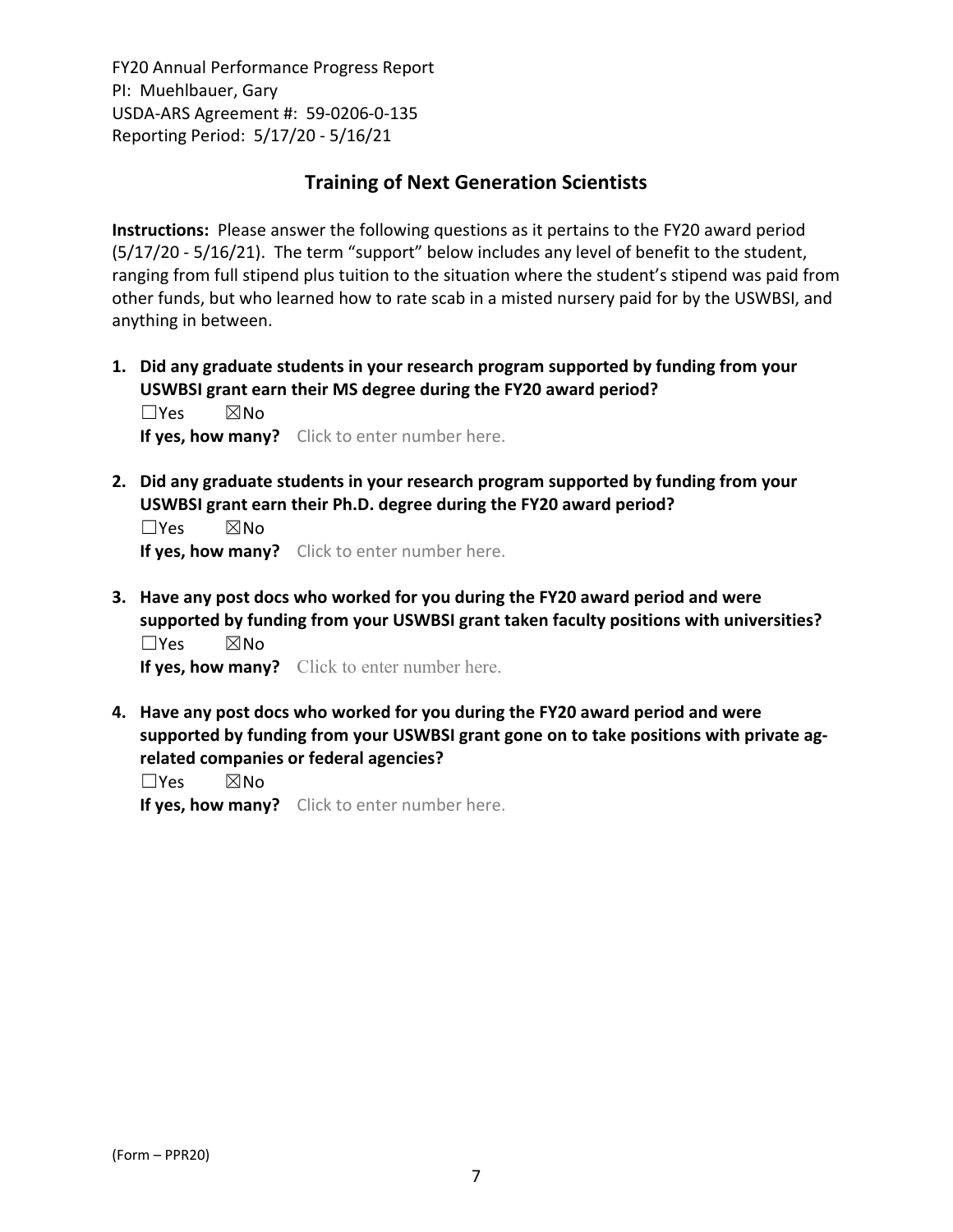# **Release of Germplasm/Cultivars**

**Instructions:** In the table below, list all germplasm and/or cultivars released with full or partial support through the USWBSI during the FY20 award period (5/17/20 - 5/16/21). All columns must be completed for each listed germplasm/cultivar. Use the key below the table for Grain Class abbreviations. 

| <b>Name of Germplasm/Cultivar</b> | <b>Grain Class</b>    | <b>FHB Resistance</b>                                  | <b>FHB</b><br>Rating<br>$(0-9)$ | Year<br><b>Released</b> |
|-----------------------------------|-----------------------|--------------------------------------------------------|---------------------------------|-------------------------|
| N/A                               | Select Grain<br>Class | Select what represents<br>your most resistant<br>check | Enter as<br>text 0-9<br>rating  | Select Year             |
| Click here to enter text.         | Select Grain<br>Class | Select what represents<br>your most resistant<br>check | Enter as<br>text 0-9<br>rating  | Select Year             |
| Click here to enter text.         | Select Grain<br>Class | Select what represents<br>vour most resistant<br>check | Enter as<br>text 0-9<br>rating  | Select Year             |
| Click here to enter text.         | Select Grain<br>Class | Select what represents<br>your most resistant<br>check | Enter as<br>text 0-9<br>rating  | Select Year             |
| Click here to enter text.         | Select Grain<br>Class | Select what represents<br>your most resistant<br>check | Enter as<br>text 0-9<br>rating  | Select Year             |
| Click here to enter text.         | Select Grain<br>Class | Select what represents<br>your most resistant<br>check | Enter as<br>text 0-9<br>rating  | Select Year             |
| Click here to enter text.         | Select Grain<br>Class | Select what represents<br>your most resistant<br>check | Enter as<br>text 0-9<br>rating  | Select Year             |
| Click here to enter text.         | Select Grain<br>Class | Select what represents<br>your most resistant<br>check | Enter as<br>text 0-9<br>rating  | Select Year             |
| Click here to enter text.         | Select Grain<br>Class | Select what represents<br>your most resistant<br>check | Enter as<br>text 0-9<br>rating  | Select Year             |
| Click here to enter text.         | Select Grain<br>Class | Select what represents<br>your most resistant<br>check | Enter as<br>text 0-9<br>rating  | Select Year             |
| Click here to enter text.         | Select Grain<br>Class | Select what represents<br>vour most resistant<br>check | Enter as<br>text 0-9<br>rating  | Select Year             |
| Click here to enter text.         | Select Grain<br>Class | Select what represents<br>your most resistant<br>check | Enter as<br>text 0-9<br>rating  | Select Year             |
| Click here to enter text.         | Select Grain<br>Class | Select what represents<br>your most resistant<br>check | Enter as<br>text 0-9<br>rating  | Select Year             |
| Click here to enter text.         | Select Grain<br>Class | Select what represents<br>your most resistant<br>check | Enter as<br>text 0-9<br>rating  | Select Year             |

NOTE: Leave blank if you have nothing to report or if your grant did NOT include any VDHR-related projects.

**NOTE:** List the associated release notice or publication under the appropriate sub-section in the 'Publications' section of the FPR.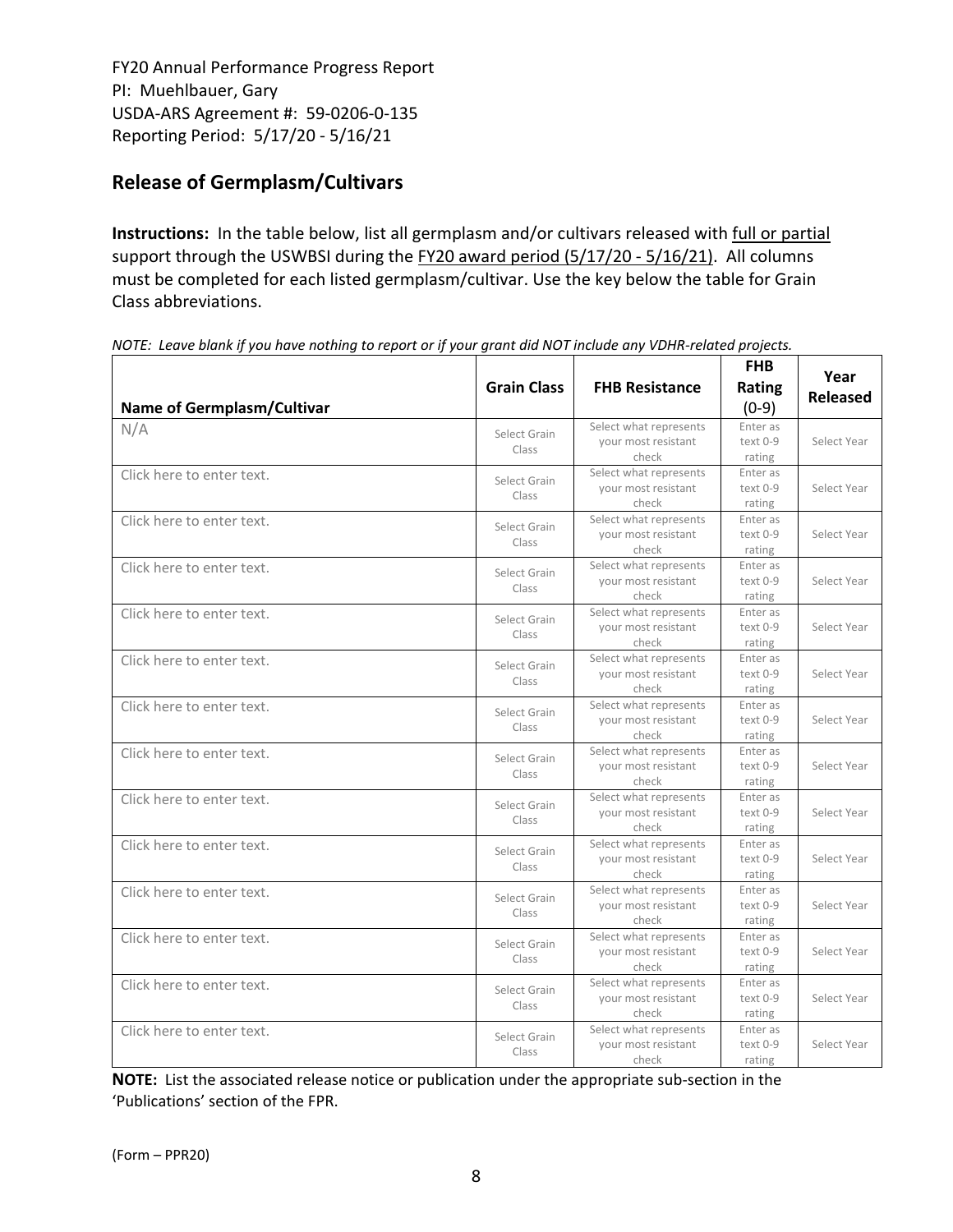# **Publications, Conference Papers, and Presentations**

**Instructions:** Refer to the PR\_Instructions for detailed more instructions for listing publications/presentations about your work that resulted from all of the projects included in the FY20 grant award. Only citations for publications published (submitted or accepted) or presentations presented during the **award period (5/17/20 ‐ 5/16/21**) should be included. If you did not publish/submit or present anything, state 'Nothing to Report' directly above the Journal publications section.

NOTE: Directly below each citation, you **must** indicate the Status (i.e. published, submitted, etc.) and whether acknowledgement of Federal support was indicated in the publication/ presentation. See example below for a poster presentation with an abstract:

Winn, Z.J., Acharya, R., Lyerly, J., Brown‐Guedira, G., Cowger, C., Griffey, C., Fitzgerald, J., Mason R.E., and Murphy, J.P. (2020, Dec 7‐11). Mapping of Fusarium Head Blight Resistance in NC13‐20076 Soft Red Winter Wheat (p. 12). In: Canty, S., Hoffstetter, A. and Dill‐Macky, R. (Eds.), *Proceedings of the 2020 National Fusarium Head Blight Forum*. https://scabusa.org/pdfs/NFHBF20\_Proceedings.pdf. Status: Abstract Published and Poster Presented Acknowledgement of Federal Support: YES (Abstract and Poster)

## **Journal publications.**

Huang, Y., L. Yin, A.H. Sallam, S. Heinen, L. Li, K. Beaubien, R. Dill‐Macky, Y. Dong, B.J. Steffenson, K.P. Smith, and G.J. Muehlbauer. Genetic dissection of a pericentromeric region of barley chromosome 6H associated with Fusarium head blight resistance, grain protein content and agronomic traits. Status: Submitted to Theoretical and Applied Genetics Acknowledgement of Federal Support: Yes

#### **Books or other non‐periodical, one‐time publications.**

Nothing to report.

## **Other publications, conference papers and presentations**.

Bethke, G.,Y. Huang, G. Hensel, S. Wyant, X. Li, P. Morrell, J. Kumlehn, S. Salvi, F. Berthiller and Gary Muehlbauer. 2020. The barley glucosyltransferanse UGT13248 is required for deoxynivalenol conjugation and type 2 resistance to Fusarium head blight. National Fusarium Head Blight Forum Abstracts 2020 (Online meeting).

Status: Abstract published and poster presented

Acknowledgement of Federal Support: Yes